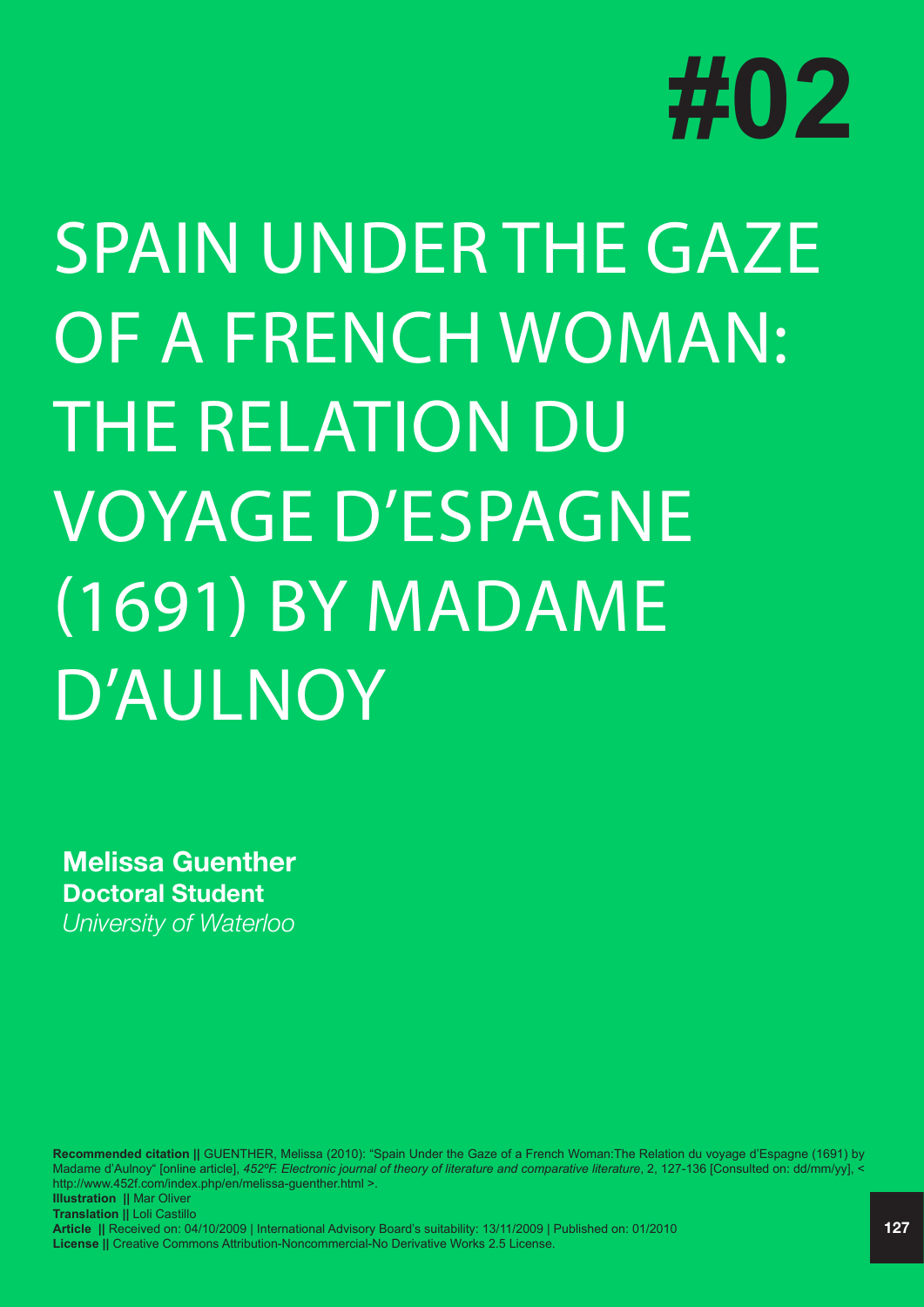



**Abstract ||** Madame d'Aulnoy's *Relation du voyage d'Espagne* (1691) had an immense literary importance and can be considered a mirror to the culture of Spain and its customs in the late Seventeenth-Century. Madame d'Aulnoy's observations do not aim to pass judgment on Spanish culture nor are they an attempt to promote to French culture over that of Spain. However, by observing the culture and customs of the Spanish Other her observations allow her to define her own identity as a French women. This article will examine how this French female writer, Madame d'Aulnoy, portrays Spanish women and to what extent the prejudices and practices of classical travel literature are present in her descriptions.

**Key-words ||** Marie-Catherine d'Aulnoy (1650-1705) | *Relation du voyage d'Espagne* (1691) | French literature | Travel literature | Women writers |1600-1699 | Spain.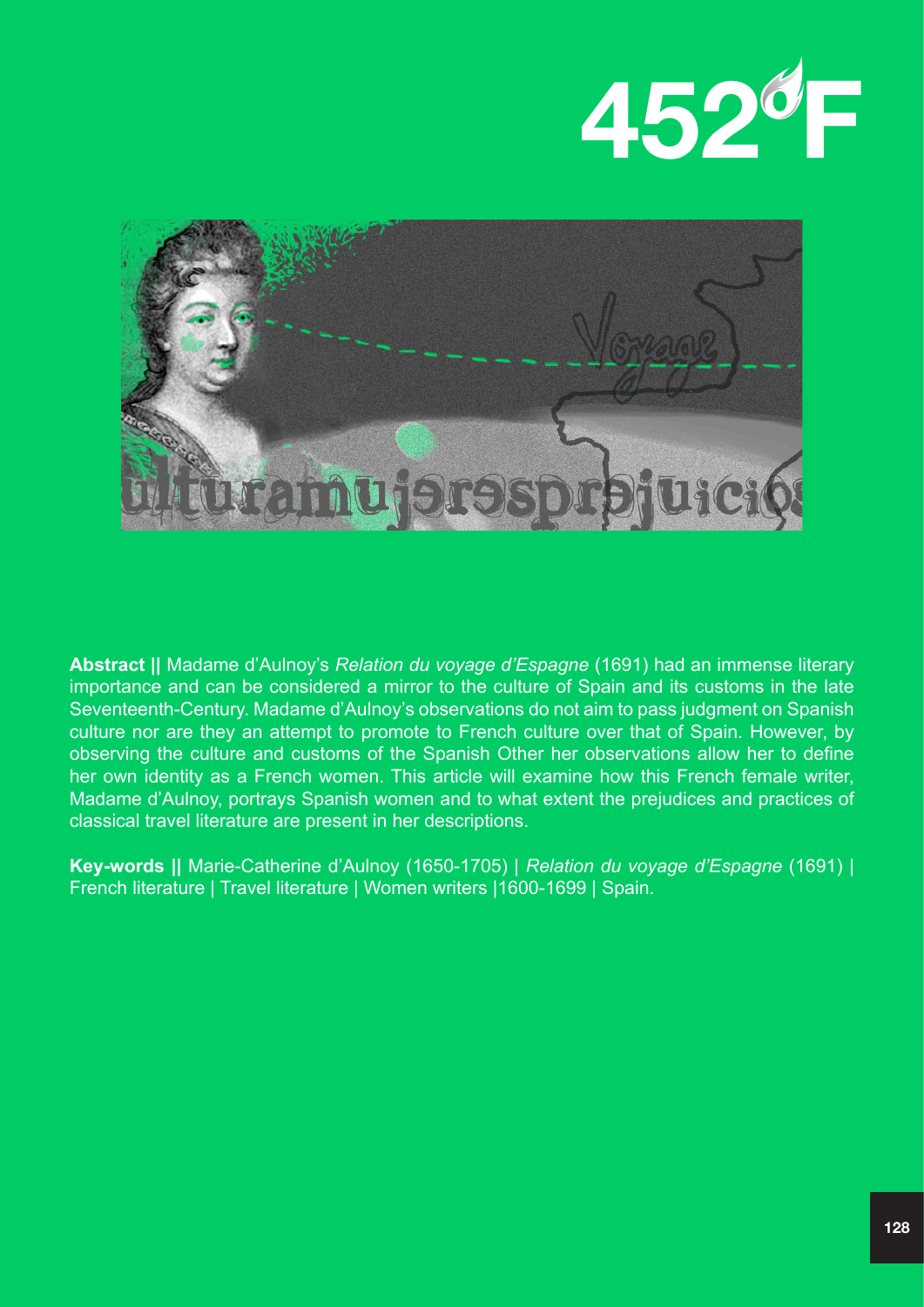A traveller and an adventurer, Madame d'Aulnoy tells us her adventures in another country, as a foreigner in Spain, with the publication of the *Relation du voyage d'Espagne* in 1691. Less known nowadays than her practice of fairytales, the *Relation du voyage d'Espagne* by Madame d'Aulnoy had a great literary importance and can be considered not only as the mirror of the Spanish world but also as a reflection of the French world during the classical period. The author portrays Spain when its culture and its literature had penetrated France and when the descriptions of the Iberian exoticism were all the rage among French readers. This *Relation* not only takes advantage of the vogue of the travellers' tales, but also of the epistolary writing. Written in the form of letters for a female cousin in France, the narration only provides one perspective, the one from a French woman traveller in front of the Spaniards. Observing the culture of Spanish women, she lends it some value and she does not content herself with valuing her own. In addition, she defines her own identity as a woman and as a French citizen.

In order to approach the *Relation du voyage d'Espagne* (1691) by Madame d'Aulnoy, one of the most appreciated travellers' tales of the  $17<sup>th</sup>$  century, one has to know the story of this woman writer, such a memorable one and, at times, as controversial as her narratives. Marie-Catherine Jumelle de Barneville, Countess d'Aulnoy, was born in 1650 in Normandy and died in Paris on 14<sup>th</sup> January, 1705. In 1666, when she was sixteen, she married the Baron François de la Motte d'Aulnoy, a nouveau-riche who was 46 years old. In 1669, an accusation of lese-majesty was made against the husband of Madame d'Aulnoy by Madame de Gudannes, Madame d'Aulnoy's mother. This was the consequence of a number of financial débâcles that had destroyed the reputation of the husband (Seguin, 2005: 399). On  $4<sup>th</sup>$  November of that same year, the innocence of the baron d'Aulnoy was claimed by the Conseil du Grand Châtelet, but because of her role in the accusation of the baron, the mother of the Countess d'Aulnoy went into exile in Spain. Nothing is certain in what refers to the participation of Madame d'Aulnoy in this affair, but what is unquestionable is that she remained hidden since the trial of her husband until the publication of her first books in 1690. As to her place of residence during these years veiled of mystery, some critics believe that she had to spend some time in prison followed by a year in a convent (Thirard, 2006: par. 1), and another source establishes she went into exile in Spain with her mother because of her guilt (Foulché-Delbosc, 1926: 13). Although no document whatsoever enables to certify this fact, it is probable that Madame d'Aulnoy travelled around Spain between 1679 and 1681 (Seguin, 2005: 7), without a doubt in order to escape from the rumours that spread because of the scandal (Hester 89), but also to pay her mother a visit, who had settled in Madrid (Seguin, 2005: 400). So it is thanks to the consequences of this dramatic and unforgettable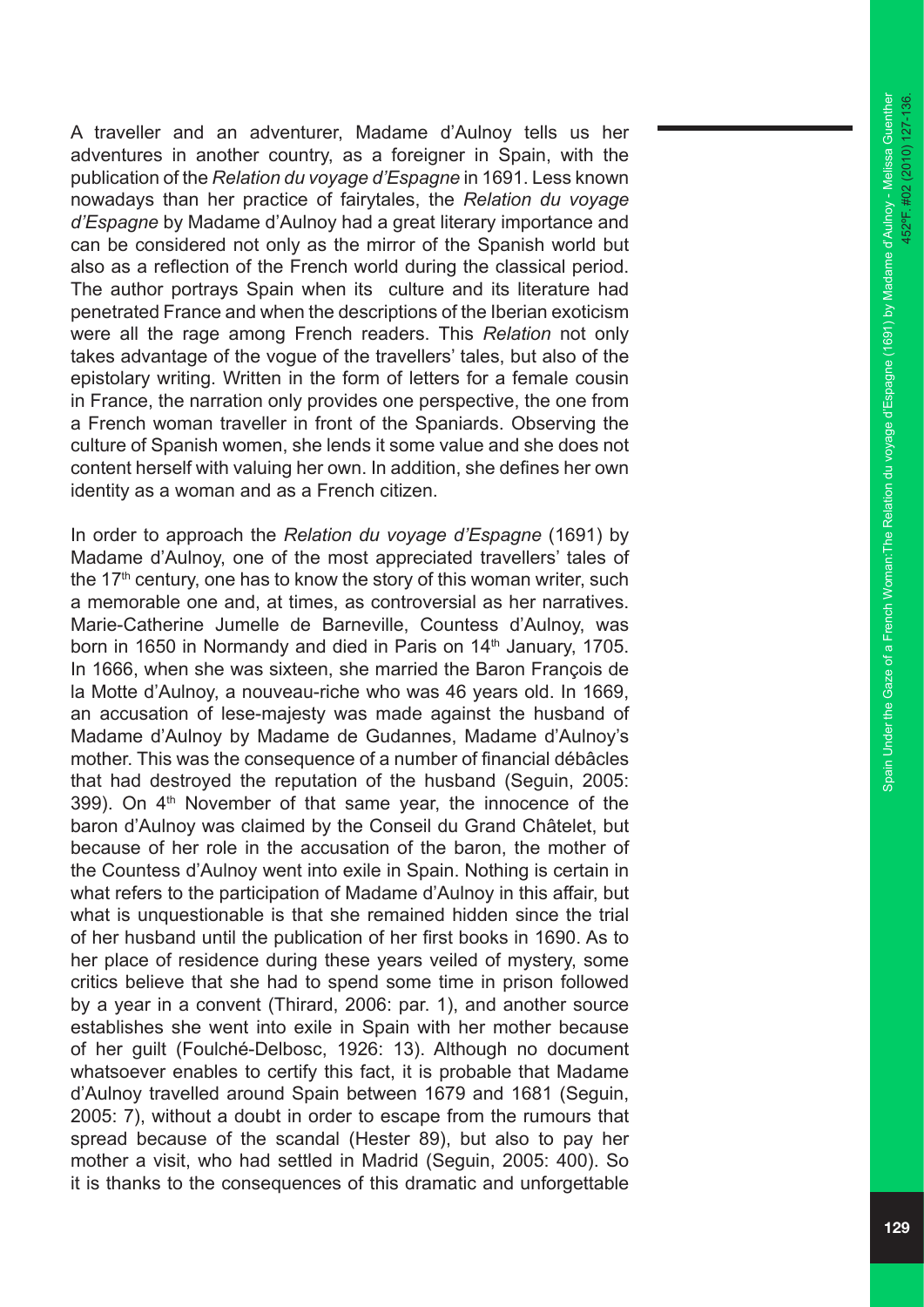event in the story of Madame d'Aulnoy that the narrative of the most famous travel in Spain from the  $17<sup>th</sup>$  century (Mcleod, 1989, 91) was published.

Very famous during the 17<sup>th</sup> and the 18<sup>th</sup> centuries, the *Relation du voyage d'Espagne* has been forgotten during the following centuries, overshadowed by the success of the two anthologies of tales by Madame d'Aulnoy<sup>1</sup>. Nowadays, critics begin to grant this work a literary value (Mcleod, 1989: 93), but a great part of the analysis attempts to determine if Madame d'Aulnoy really travelled to Spain, or if her descriptions are a creative plagiarism. Let us not tarry over the truthfulness of this piece of work, since what merits more attention is the critical and descriptive look at the culture of female Spaniards and at Spain in this narrative. This traveller's tale, full of detailed observations, provided such a new knowledge about the country, the Spanish customs and morals, that this narrative was used to enrich the dictionaries of that epoch*,* as well as the *Encyclopédie* by Diderot and d'Alembert (Melzer, 2006: 42). Born from the probable experience of Madame d'Aulnoy in Spain, the *Relation du voyage d'Espagne* is recognized as the most famous and the most instructive narrative of a travel in Spain during the  $17<sup>th</sup>$  century (Prud'homme, 1995: 166).

An evolving genre, the travel narrative is the result of a very ancient tradition, going from the medieval journey of Marco Polo<sup>2</sup> to the narrations of exploration in America and outside Europe of the 16<sup>th</sup> century by travellers like Jacques Cartier<sup>3</sup>, André Thévet<sup>4</sup> and Jean de Léry<sup>5</sup>. Instead of the faraway travel, the French of the 17<sup>th</sup> century explored the neighbouring not much known countries (Requemora, 1997: 128). Because of the novelty of their subjects, travelling writers of that time all had the advantage of some descriptive freedom (Grélé, 2003: 209), but at the same time this freedom compelled them to prove the veracity of their works, and to fight for their reputation. The proverb "a beau mentir qui vient de loin" ("long ways, long lies") proves par excellence the disadvantageous prejudice against which some travelling writers have to fight against (Chupeau, 1977: 540). Madame d'Aulnoy approaches the question of the veracity of the traveller's tales in her address "To the reader":

> Je n'ai écrit que ce que j'ai vu, ou ce que j'ai appris par des personnes d'une probité incontestable. Je n'en allègue point des noms inconnus, ni des gens dont la mort m'ait fourni la liberté de leur supposer des aventures. […] je me contente d'assurer que ce qui est dans mes Mémoires, et ce que l'on trouvera dans cette Relation, est très exact et très conforme à la vérité (d'Aulnoy, 2005, 31).

On top of this address, Madame d'Aulnoy justifies the veracity of her narratives several times in her letters<sup>6</sup>.

## **NOTES**

1 | *Les Contes des Fées* (published in 1697) and *Les Contes Nouveaux, ou les Fées à la mode* (published in 1698).

2 | *Devisement du monde*, 1298.

3 | *Bref récit et succinte narration de la navigation faite en 1535 et 1536 par le capitaine Jacques Cartier […]*, 1545.

4 | *Cosmographie et singularités de la France antarctique*, 1557.

5 | *Histoire d'un voyage fait en la terre du Brésil*, 1578.

6 | Madame d'Aulnoy adds, in a letter, that she had to enquire about several aspects in order to present the Spanish current affairs in a better way to her cousin: "L'exactitude que j'ai à vous apprendre les choses que je crois dignes de votre curiosité, m'oblige très souvent de m'informer de plusieurs particularités que j'aurais négligées, si vous ne m'aviez pas dit qu'elles vous font plaisir, et que vous aimez à voyager sans sortir de votre cabinet" (d'Aulnoy, 2005, 157). She uses the style of her writing as a justification of the veracity of her writings, consequently: "Je vous dis les choses à mesure qu'elles me viennent dans l'esprit, et je les dis toutes fort mal ; mais comme vous m'aimez, ma chère cousine, cela me rassure contre mes fautes" (d'Aulnoy, 2005, 218). In other words, her mistakes and the spontaneity of her writing are precisely what creates the natural style and the plausibility in her travellers' tale.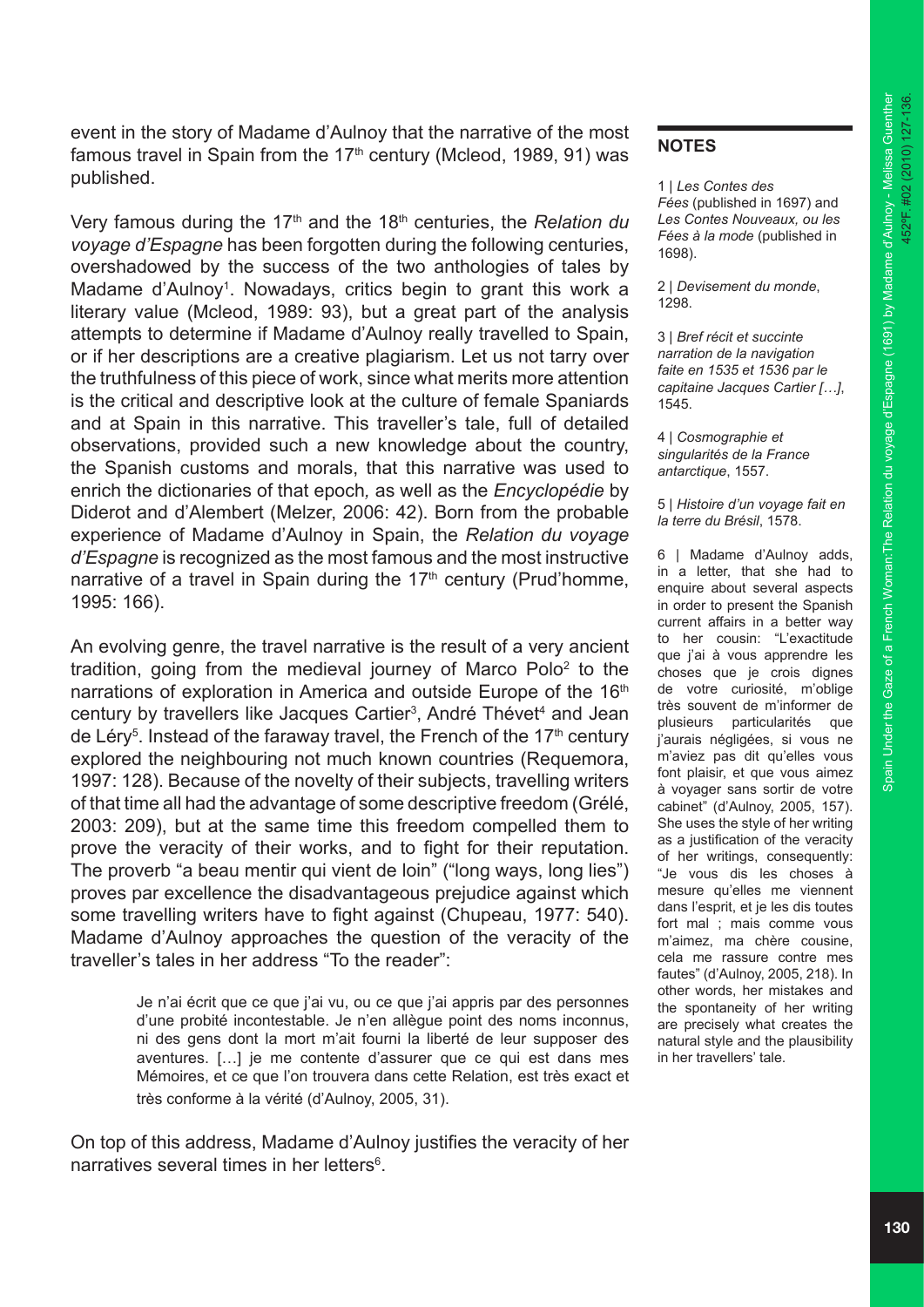The new celebrity of the traveller's tales required, in order to maintain the interest of the French readership, to emphasize entertainment and intrigue, and for that reason, the works dedicated to the Spanish society – exotic and fascinating – attracted readers in large numbers. So, Spanish literature penetrated more and more in France and the French started to read it in its original form, therefore, in Spanish. For example, the *Don Quichotte* by Miguel de Cervantes, a text that was read and appreciated by Madame d'Aulnoy (d'Aulnoy, 2005: 339), reflected an exotic and mysterious image of Spain. (Palmer, 1971: 223-224). Even French literary salons were interested in all that was Spanish (Rogers, 1926: 208-209). In other words, Spain was *à la mode*. French interest came not only from the question of the Spanish Succession – which would determine the future of Spain – but also from the decline of power that Spain lived at that period, and, also, owing to the mysterious death of Marie Louise d'Orléans, the spouse of Charles II, King of Spain (Mcleod, 1989: 94). Owing to this "French taste", the writing of travels in Spain and the descriptions of these travels often brought some harm to the country and its people. The stereotypes that repeat themselves from one text to another are those of the *auberge espagnole*, of their vices and their not much civilized customs, of their passion in love, of their excessive violence and revenge, of their superstitious beliefs, and eventually of their barbaric customs. These unfavourable images of the primitive Spain that come from the preconceived ideas of the travellers are equally obvious in some observations made by Madame d'Aulnoy.

Although the *Relation du voyage d'Espagne* by Madame d'Aulnoy tries to create a portrait of  $17<sup>th</sup>$  century Spain, this narrative only provides one perspective, the one from the French woman traveller in front of Spanish women. The majority of the descriptions provided by this traveller's tale only deal with one part of the Spanish society – the members of high society, and more accurately, women – and then provide an image not really fair about Spanish women in their totality. As she observes the culture of Spanish women, Madame d'Aulnoy grants it some value and does not content herself with giving value to her own. According to Emmanuel Lévinas, as soon as someone has access to only one perspective over a culture, there is a lack of reciprocity, necessary for an identification with the Other. Even if it is obvious that the observed individual is observant in his/her turn — in other words, the Spanish Other observes the female traveller too —, this does not appear, neither in the text nor in the descriptions by Madame d'Aulnoy.

In order to take up the idea by Tzvetan Todorov, according to which exoticism is divided into two categories – either the idea of a nation that is more advanced and superior, or the idea of a nation less advanced and inferior to another one–, it seems that the descriptions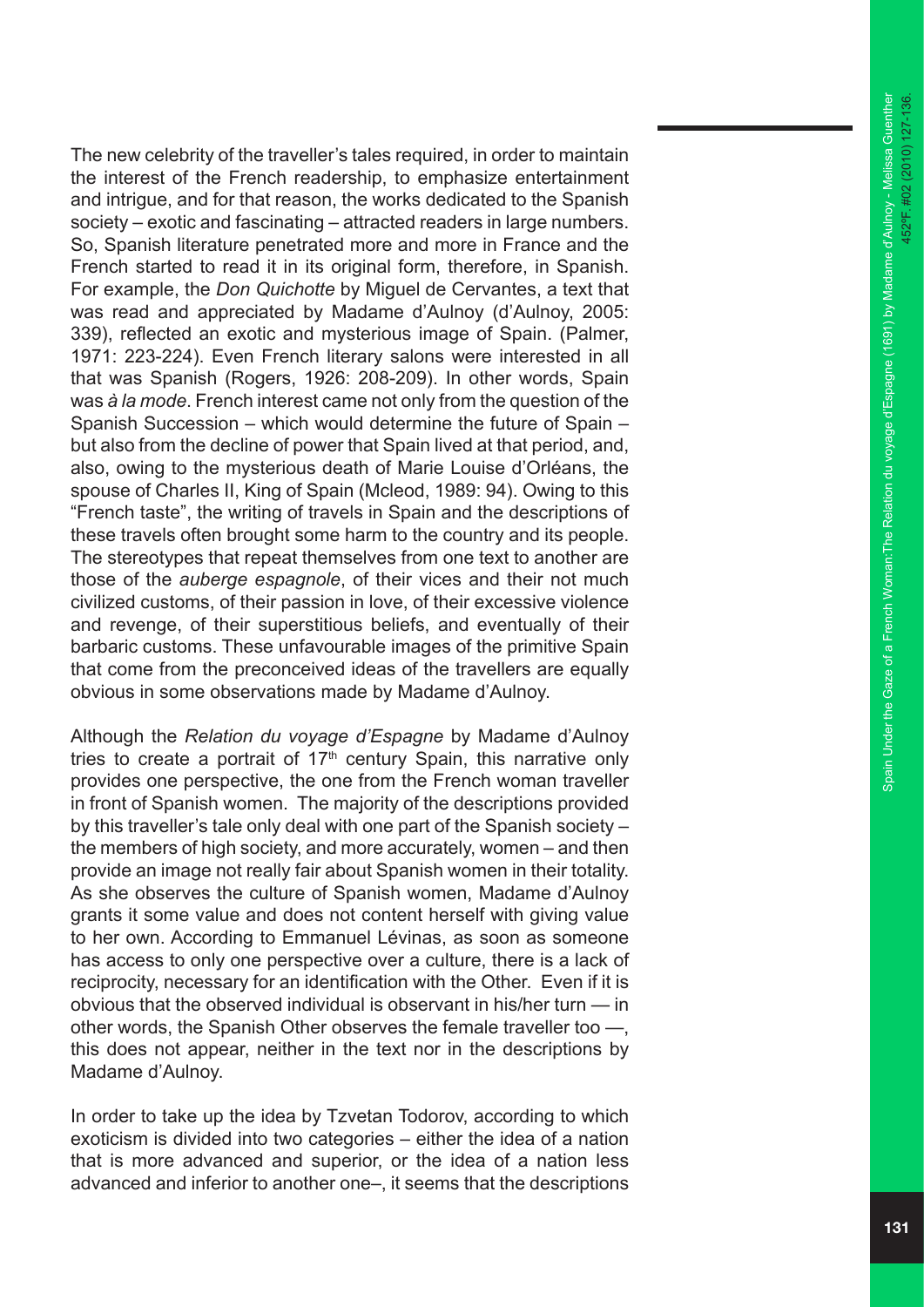by Madame d'Aulnoy enrol at the heart of both tendencies at a time; she sometimes describes Spanish women as being superior to French women, sometimes inferior in what refers to the biggest cultural differences. Then, the gaze of the narrator over Spanish women oscillates between objectivity and value judgment, which is obvious in the following quote :

> Vous m'allez dire que les Espagnols sont fous avec leur chimérique grandeur. Peut-être que vous dirai vrai ; mais pour moi qui crois les connaître assez, je n'en juge pas de cette manière. Je demeure d'accord, néanmoins, que la différence que l'on peut mettre entre les Espagnols et les Français est tout à notre avantage. Il semble que je ne devrais pas me mêler de décider là-dessus, et que j'y suis trop intéressée pour en parler sans passion. Mais je suis persuadée qu'il n'y a guère de personnes raisonnable qui n'en jugent ainsi (d'Aulnoy, 2005, 285).

All the judgments of the female narrator come from her story and her own experiences, and it is then from her own value system that she can express a judgment on the Other. The notion of cultural relativism is then very important, since it does not always imply a negation of the Other, as is moreover shown in the narrative by Madame d'Aulnoy. Indeed, the female narrator observes the differences between the two cultures and takes care of putting those differences in their societal context. The writing by Madame d'Aulnoy also corresponds, in her appraoch to the Other, to the definition of ethnography: to write the culture of the Other.

Madame d'Aulnoy emphasized, in regarding the situation of Spanish women, that women were victim of a limited freedom and of submissiveness to men. She noticed the oppressive restraints over women travelling since her third letter, in which she explains that women are not allowed to stay more than two days in a hotel business on the roads in Spain. The isolation of women in Spanish society applies even to the court in Madrid, where women stood in front of the balconies and the windows on any opportunity; where carriages always had their curtains closed; where mistresses were sent to a convent when the king was done with them, so "they can become nuns" (d'Aulnoy, 2005: 285); and finally, where women wear magnificent clothes to make the most of any occasion to show themselves.

Madame d'Aulnoy illustrates the subordination of women with an example that strikes imagination. The matter is the rules of dinner *à l'espagnole,* where men ate on their own at table and their women on the floor, on a carpet with children. According to the narrator, it was not because of respect that they ate this way (d'Aulnoy, 2005: 310), but this way to dine pointed a difference between the sexes. Madame d'Aulnoy explains more this custom when she tells the readers the episode in which she had to sit down on the carpet in order to eat: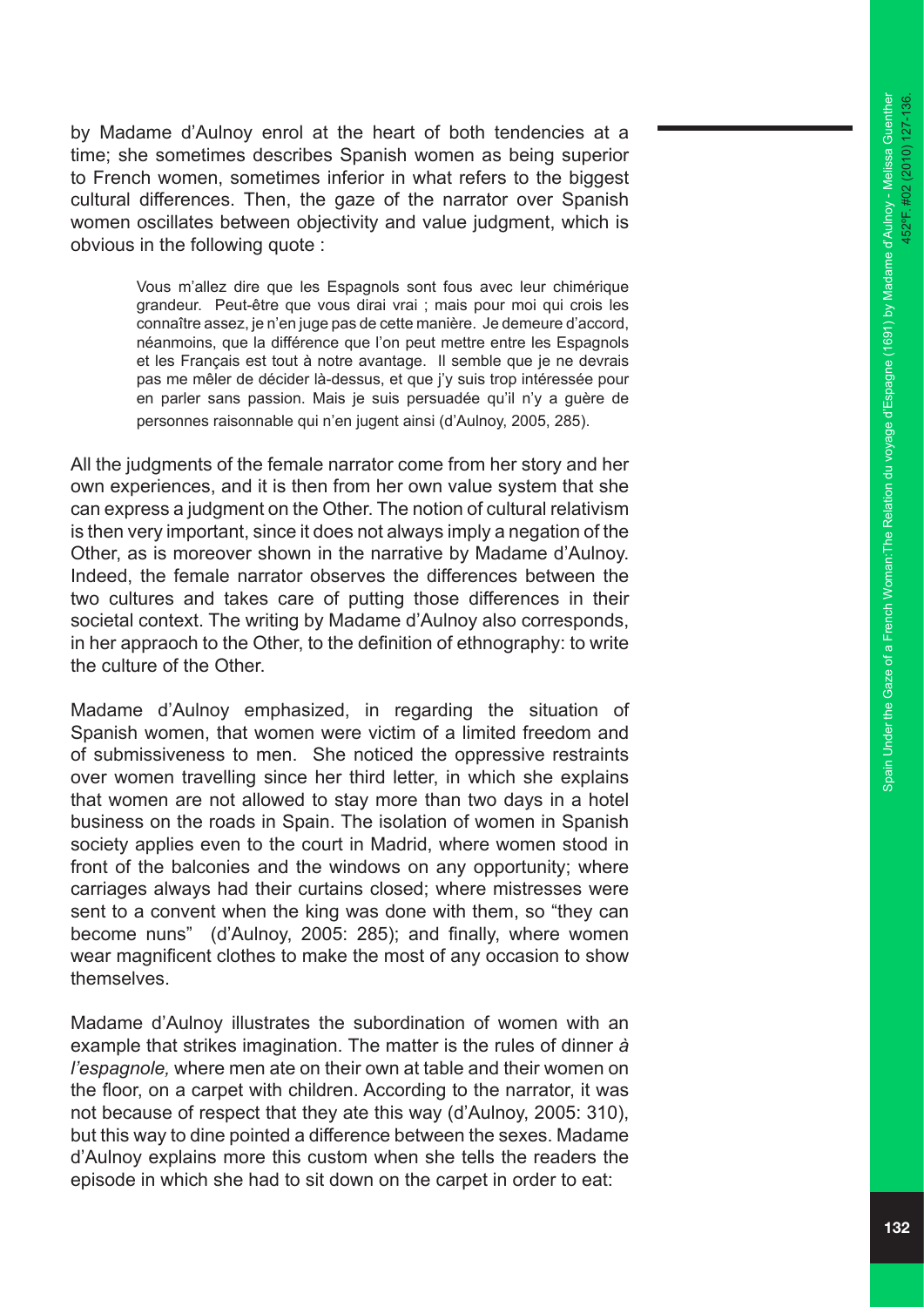Le couvert était mis sur une table pour les hommes, et il y avait à terre, sur le tapis, une nappe étendue avec trois couverts pour doña Teresa, moi et ma fille. Je demeurai surprise de cette mode, car je ne suis pas accoutumée à dîner ainsi. Cependant, je n'en témoignai rien et je voulus y essayer, mais je n'ai jamais été plus incommodée ; les jambes me faisaient un mal horrible ; tantôt je m'appuyais sur le coude, tantôt sur la main ; enfin, je renonçais à dîner, et mon hôtesse ne s'en apercevait point, parce qu'elle croyait que les dames mangeaient par terre en France comme Espagne. Mais [les hommes], qui remarqua ma peine, [...] me dirent [...] qu'absolument je me mettrais à table. Je le voulais assez, pourvu que doña Teresa s'y mît ; elle ne l'osait, à cause qu'il y avait des hommes, et […] elle nous avoua […] qu'elle ne s'était jamais mise dans une chaise […] (d'Aulnoy, 2005, 195-196).

Madame d'Aulnoy criticizes even more the behaviour of Spanish women at court when she examines the lack of formality of their behaviour compared with the court in France:

> [les femmes] ne se baisent point en se saluant. Je crois que c'est pour ne pas emporter le plâtre qu'elles ont sur le visage ; mais elles se présentent la main dégantée ; et, en se parlant, elles se disent *tu* et *toi*, et elles ne s'appellent ni madame, ni mademoiselle, ni Altesse, ni Excellence, mais seulement doña Maria, doña Clara, doña Teresa. Je me suis informée d'où vient qu'elles en usent si familièrement, et j'ai appris que c'est pour n'avoir aucun sujet de se fâcher entre elles […](d'Aulnoy, 2005, 211- 212) .

For the female narrator, who has a French experience of the world, this indifference towards the politeness of society seems shocking and also shows the difference between the female behaviour of the two courts. Madame d'Aulnoy adds that

> [c]'est la coutume à Madrid que le maître ou la maîtresse du logis passent toujours devant ceux qui leur rendent visite. Ils prétendent que c'est une civilité d'en user ainsi, parce qu'ils laissent, disent-ils, tout ce qui est dans leur chambre au pouvoir de la personne qui y reste la dernière (d'Aulnoy, 2005, 371).

This description of otherness leads to a representation of the exotic Spanish woman, an image equally reinforced by the representation of doña Teresa, where Madame d'Aulnoy introduces the ideal female behaviour: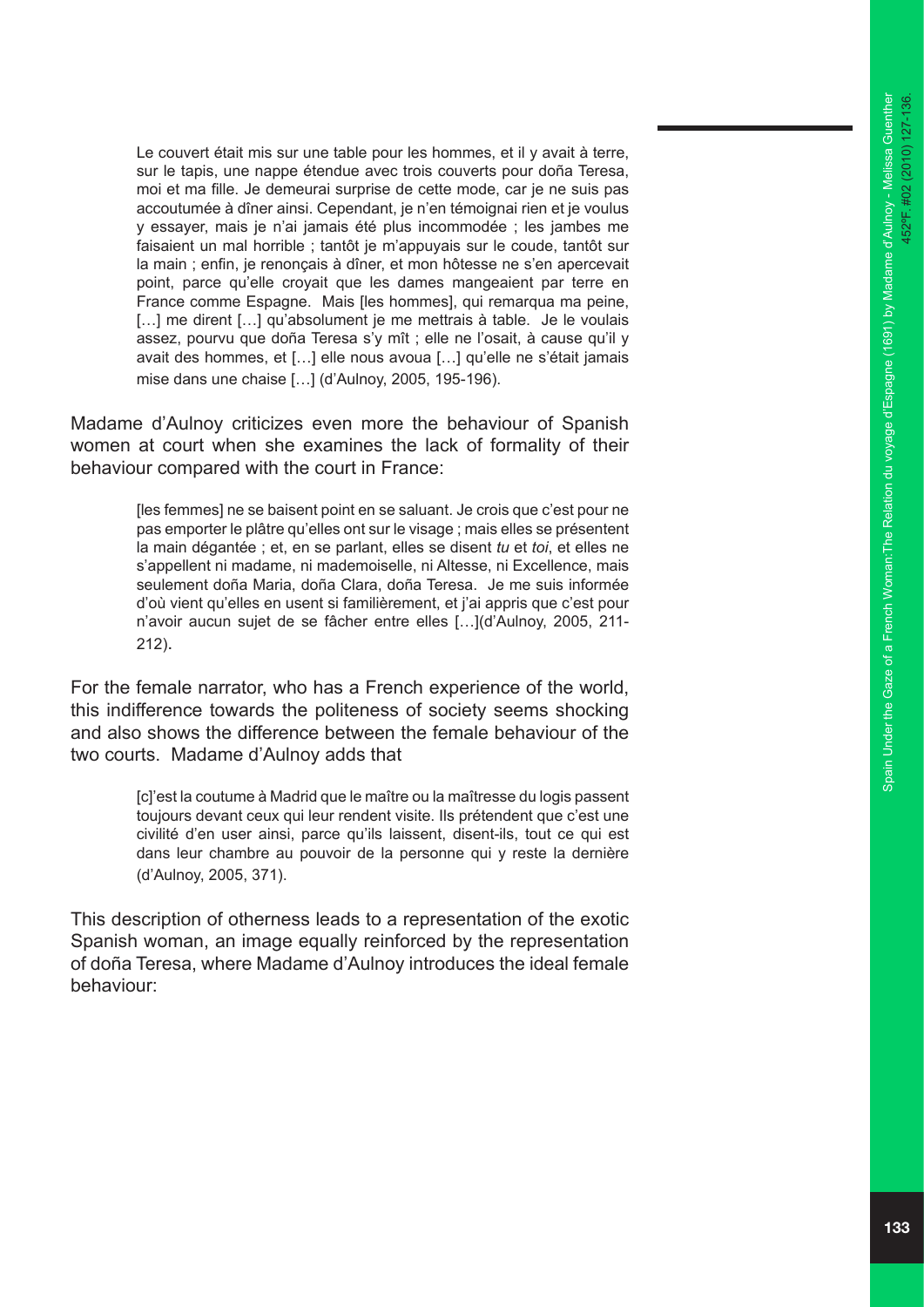[L]es trois chevaliers demeurent là, parce que ce n'est pas la coutume en Espagne d'entrer dans la chambre des dames pendant qu'elles sont au lit. […] Doña Teresa me reçut avec un accueil aussi obligeant que si nous avions été amies depuis longtemps. […] [Q]uand il fut question de se chausser, elle fit ôter la clef de sa chambre et tirer les verrous. Je m'informai de quoi il s'agissait pour se barricader ainsi ; elle me dit qu'elle savait qu'il y avait des gentilshommes espagnols avec moi, et qu'elle aimerait mieux avoir perdu la vie qu'ils eussent vu ses pieds. Je m'éclatai de rire, et je la priai de me les montrer, puisque j'étais sans conséquence. Il est vrai que c'est quelque chose de rare pour la petitesse, et j'ai bien vu des enfants de six ans qui les avaient aussi grands (d'Aulnoy, 2005, 191-192).

Even if Madame d'Aulnoy laughs at this rule according to which men should not see the feet of a woman, this description is not used for ridiculing the custom, but for showing the ideal woman who respects and considers the habits and the cultural practices of the times to be important. Madame d'Aulnoy also introduces an image of the Spanish woman that is more balanced, since she exposes the two poles, as seen in 17<sup>th</sup> century literature. But one has to be aware of the fact that the author writes down extreme examples in order to convey more exoticism to her anecdotes.

Thus, the book by Madame d'Aulnoy gives information to us about the way French people perceived another culture. For her sometimes "[l]e voyage n'est que la confirmation de ce que [elle] pensait savoir d'avance ou de ce que [elle] avait lu dans un livre antérieur" (Cioranescu, 1983: 57) and she often puts emphasis on French women's superiority compared with Spanish women. For example: the castles in France are more beautiful than in Spain (d'Aulnoy, 2005: 55, 170), France is more civilized because women do not eat on the floor (196), French princesses have more freedom in France (210), and the French respect the formality in their behaviour (212) to quote some examples. Often, the comparisons with France are used to establish the inferiority of Spain, but still there are, on rare occasions, some critical passages in which the author makes a comparison that reverses the status . For example, in comparison with Spain, where the members of a social class do not mingle with the others, French high society allows, to some extent, the mixing of social classes and, for this reason, is judged to be inferior. She also points out that Spanish women possess an incomparable beauty (d'Aulnoy, 2005: 213), that the women of Spain walk better than French women when they wear heels and, in fact, they walk as if they flew (200), and that love is much more passionate and witty in Spain than in France (314- 315). Therefore her judments are not always negative or derogatory.

Regardless of the question of the prejudices and the stereotypes enclosed in the *Relation du voyage d'Espagne*, the text by Madame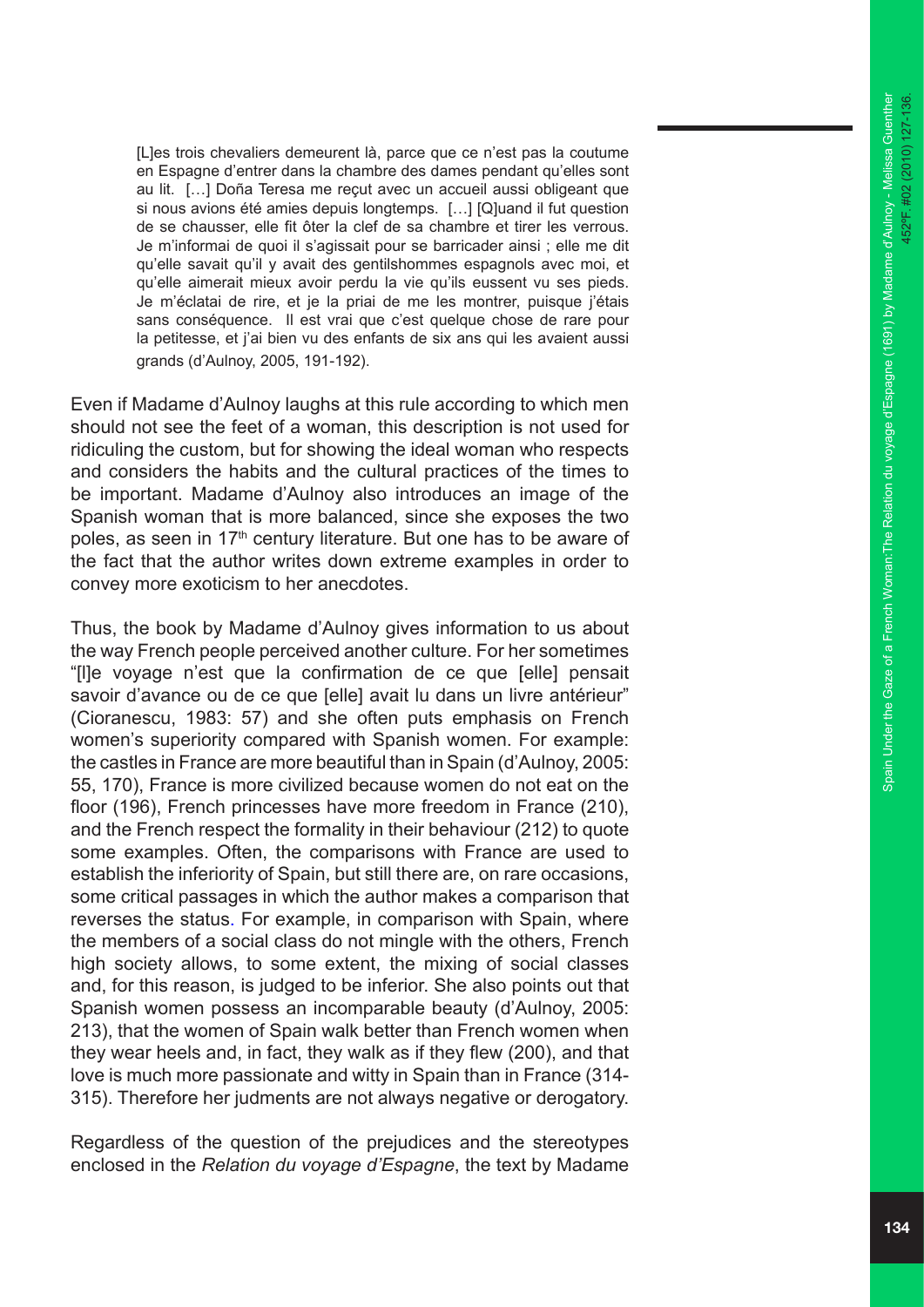d'Aulnoy is remarkable not only because of the descriptions of a long and arduous travel undertaken by a female traveller in the  $17<sup>th</sup>$ century, but also because of the fact that as a woman of letters, she had such a big success in a genre previously dominated by men. Her travellers' tale is part of those that, in the  $17<sup>th</sup>$  century, initiated the fashion of travelling through Spain and influenced the future of this genre. Madame d'Aulnoy owes her success to the genre as well as to the subject. She gives witness of Spanish people at a period when the descriptions of Iberian exoticism were all the rage among French readers, chiefly because of French interest in the cultural, political and economic situation of Spain at the end of the 17<sup>th</sup> century. The lively and detailed descriptions by Madame d'Aulnoy show at the same time some discoveries and some preconceived ideas related to Spain and Spanish women, and this, in a feminine and French perspective. Contrary to the custom of that period, Madame d'Aulnoy is in general terms fair-minded in her descriptive choices, and the image of the Spanish woman perpetuated by the travellers' tale by Madame d'Aulnoy is not only an image of the exotic or inferior Spanish woman. In other words, it is obvious that Madame d'Aulnoy, in her descriptions, appreciates the differences between the two cultures.